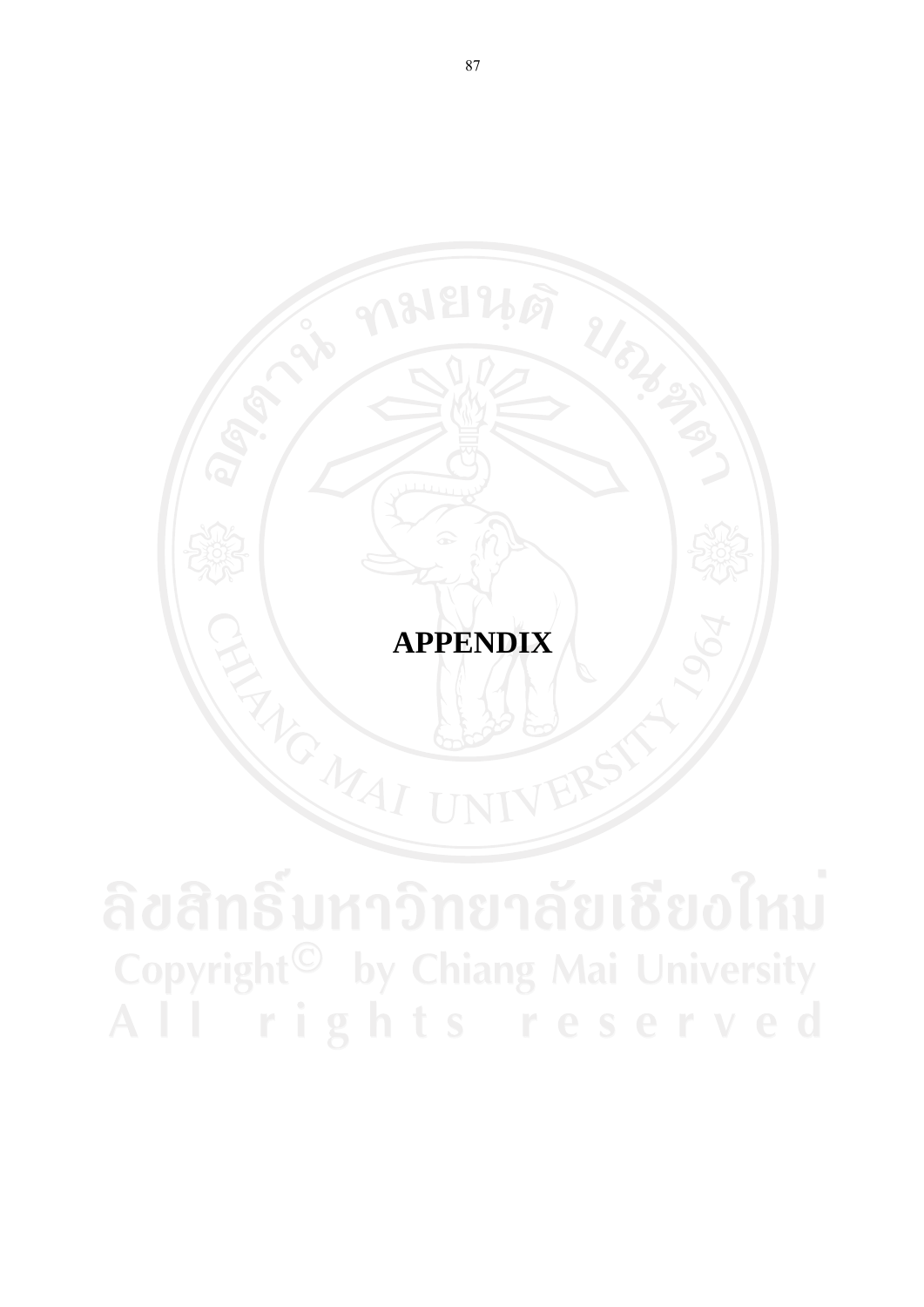# **APPENDIX**

# **Volatility Spillovers Between Crude Oil Futures Returns**

**and Oil Company Stock Returns**

Roengchai Tansuchat, Chia-Lin Chang and Michael McAleer

(Presented at 18th IMACS World Congress MODSIM09, Interfacing Modelling

and Simulation with Mathematical and Computational Sciences,

Cairns, Australia)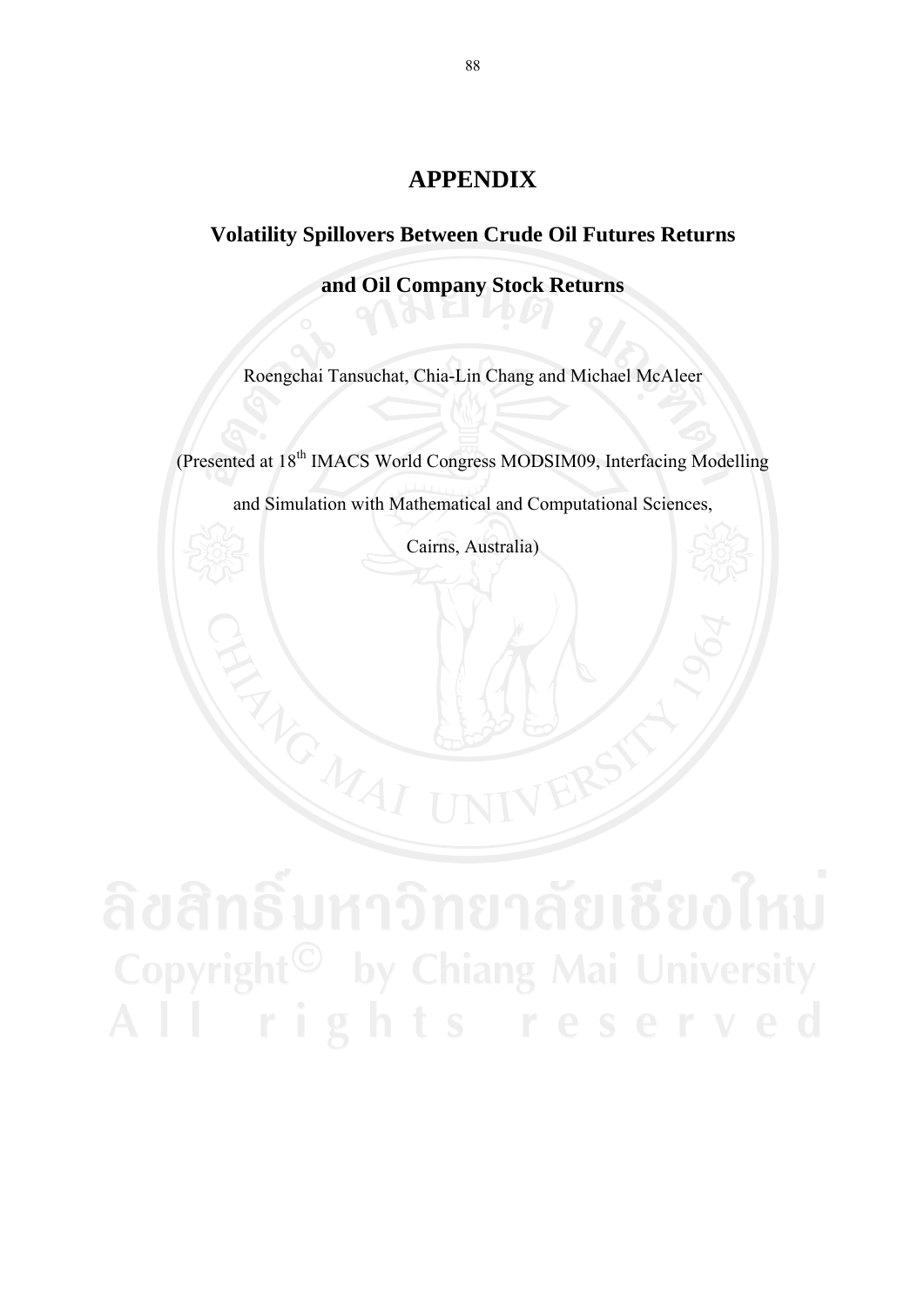# **Volatility spillovers between crude oil futures returns and oil company stock returns**

**Tansuchat, R. 1,2, M. McAleer 3, 4 and C. Chang 4**

*1 Faculty of Economics, Maejo University, Chiang Mai, Thailand* 

*2 Faculty of Economics, Chiang Mai University, Chiang Mai, Thailand* 

*3 Econometric Institute, Erasmus University Rotterdam, The Netherlands*

*4 Department of Applied Economics, National Chung Hsing University, Taichung, Taiwan* 

*Email: roengchaitan@gmail.com* 

**Abstract:** The purpose of this paper is to investigate volatility spillovers between crude oil futures returns and oil company stock returns by using the recent multivariate GARCH model, namely the CCC of Bollerslev (1990), VARMA-GARCH model of Ling and McAleer (2003) and VARMA-AGARCH model of McAleer, et al. (2008). This paper investigates the WTI crude oil futures returns and stock returns of ten oil companies; which are composed of the "supermajor" group of oil companies, namely Exxon Mobil (XOM), Royal Dutch Shell (RDS), Chevron Corporation (CVX), ConocoPhillips (COP), BP (BP) and Total S.A. (TOT), and other large oil and gas companies in the world, namely Petrobras (PBRA), Lukoil (LKOH), Surgutneftegas (SNGS), and Eni S.p.A. (ENI). The empirical results present conditional correlation between WTI crude oil futures returns and very low returns in stock of the CCC model oil company. Surprisingly, for the VARMA-GARCH and VARMA-AGARCH models, no volatility spillover effects are observed in every pairs of return series. The paper also presents the evidence of asymmetric effect of negative and positive shock on conditional variance in every pairs of return series.

*Keywords*: Multivariate GARCH, Asymmetries, Volatility spillovers, Crude oil futures returns, Oil company stock returns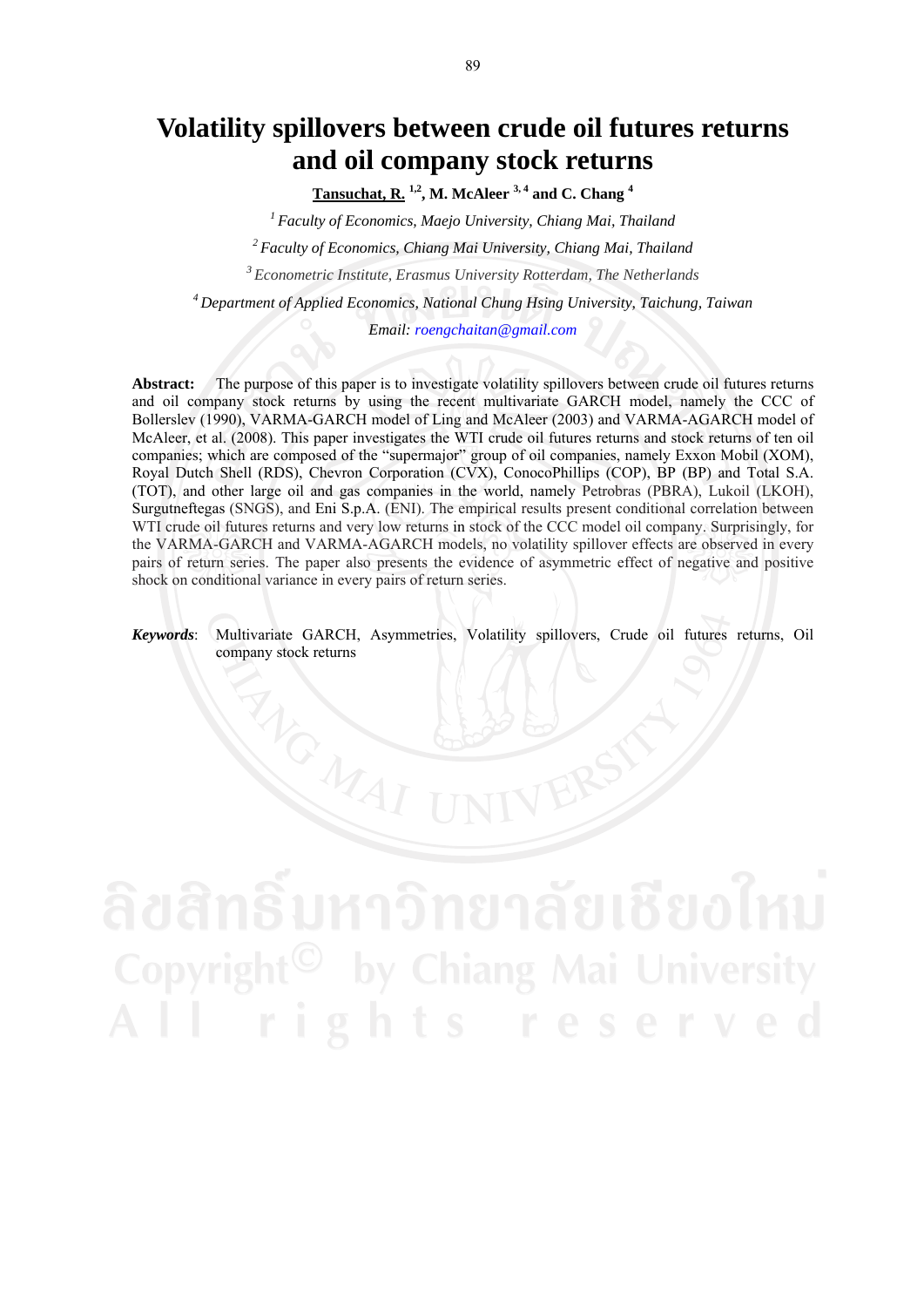### **1. Introduction**

Crude oil is arguably the most influential physical commodity in the world and plays a prominent role in an economy. Therefore, oil prices fluctuation clearly affects the world economy in many different ways. Rising crude oil prices raises the cost of production of goods and services, transportation and heating cost. As a result, it provokes concerns about inflation and restricted discretionary spending of consumer and produces a negative effect to financial markets, consumer confidence, and the macroeconomy (see for example, Mork (1994), Sadorsky (1999), Lee et al. (2001), Hooker (2002), Hamilton and Herrera (2004), Cunado and Perez de Garcia (2005), Jimenez-Rodriguez and Senchez (2005), Kilian (2008), Cologni and Manera (2008) and Park and Ratti (2008)).

The value of stock prices in an equity pricing model theoretically equals the discounted earning expectation of companies or future cash flows. Therefore, oil price shocks influence stock prices through expected cash flow and discount rate. Since oil is one of the crucial inputs for goods and services production, a rise in oil prices without substitute inputs increases production costs; which in turns decrease cash flows and stock prices. In addition, rising oil prices affects the discount rate by influencing the inflation pressures which also leads to the decision making by the central bank to raise interest rate. Therefore, the corporate investment decision can be affected directly by change in the discount rate and change in stock price relative to book value. However the direction of stock price change depends on whether a stock is a producer or consumer of oil and oil related products. Since most companies in the world market are oil consumer, it is logical to see that the performance of oil prices and stock market might be negatively correlated.

A number of previous papers have observed and provided explanation of the oil price and stock market relationship and the negative impact of oil price on stock markets (see for example, Jones and Kaul (1996), Faff and Brailsford (1999), Hammoudeh and Aleisa (2002) and (2004), Nandha and Faff (2008), Sadorsky (2008)). However, Maghyereh (2004) does not find the significant impact on stock index returns in 22 emerging economy employing VAR model. This implies that the stock market returns in these economies do not rationally signal shocks in the crude oil market. Surprisingly up to this period, there is a very limited amount of literature work based on the relationship between oil price and oil company stock price. There is a positive relationship between the oil price and stock price of the oil company (see for example, Faff and Brailsford (1999), Sadorsky (2001), Boyer and Filion (2004), El-Sharif et al. (2005), Basher and Sadorsky (2006), Nandha and Faff (2008) and Henriques and Sadorsky (2008)).

As volatility (or risk) is unobservable but at the same time important in finance, there appears to be volatility spillover patterns that is widespread in the financial markets (Milunovich and Thorp (2006)), energy markets, and stock market (Sadorsky (2004)). Consequently, a volatility spillover occurs when changes in price or return volatility in one market produce a lagged impact on volatility in other markets or each other. However, there seems to be a small amount of research study in volatility spillovers between the oil market and stock market. Ågren (2006) investigates volatility spillovers from oil prices to stock markets using asymmetric BEKK model, and presents strong evidence of volatility spillovers in Japan, Norway, U.K. and the U.S. stock markets; but quite weak in Swedish.

The assessment of the volatility of oil company stock price returns and the linkage between oil price volatility and oil company stock price volatility are crucially important for investment decisions and policy makers to implement appropriate policies for managing stock markets and also financial hedgers, portfolio management, asset allocator, or other financial analysis. With the Oil & Gas industry sector being one of the largest industries in the world, they have different companies and business involved in the different chains of production, distillation and distribution. Surprisingly, none of these papers have looked at the relationship between crude oil futures returns volatility and oil company stock price volatility. To model volatility spillovers, there are several conditional volatility models which specify the risk on one asset as depending dynamically on its own past risk and on the past risk of the other assets, see McAleer (2005). de Veiga and McAleer (2004) presented that the multivariate VARMA-GARCH model of Ling and McAleer (2003) and VARMA-AGARCH model of McAleer et al. (2008) provided better volatility than the nested univariate model, namely GARCH of Bollerslev (1986) and GJR of Glosten, Jagannathan and Runkle (1992), respectively. Even though these models assume constant conditional correlation, they do not suffer form the curse of dimensionality when they are compared to VECH and BEKK models. On the other hand, in order to capture the dynamics of time-varying conditional correlation, recently development model is generalized autoregressive conditional correlation (GARCC) of McAleer et al. (2008).

The aim of this study is to examine the volatility spillovers between crude oil futures returns and oil company stock returns in many major oil companies. This issue is studied empirically with in a bivariate VARMA-GARCH and VARMA-AGARCH models. The results of the paper may shed on the importance of the crude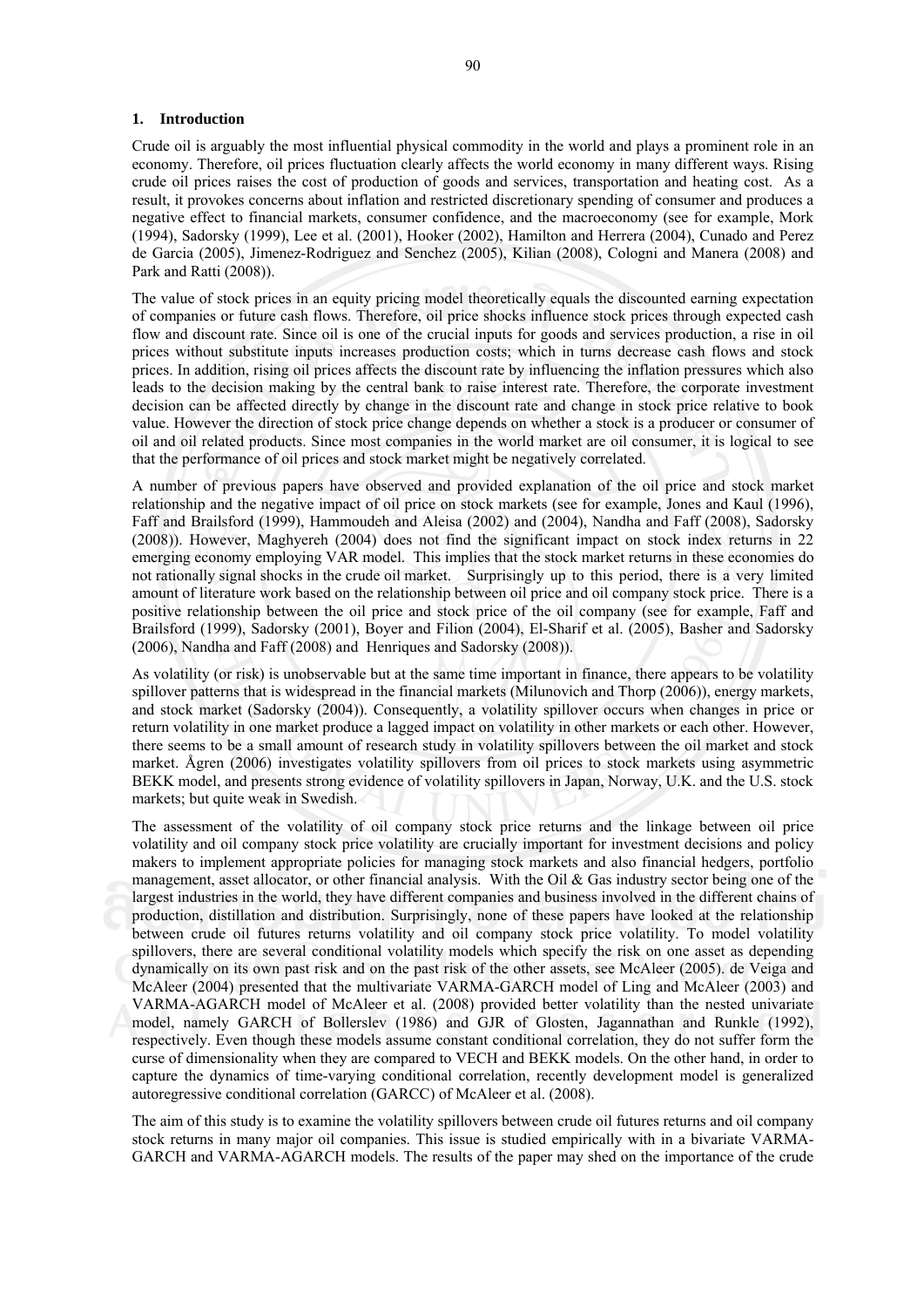oil on oil company stock. The remainders of the paper are organized as follows. The multivariate conditional volatility models are discussed in Section 2. The data are described in Section 3, and the empirical results are analyzed in Section 4. Some concluding remarks are given in Section 5.

### **2. Methodology**

The purpose of this section is to brief multivariate conditional volatility model including spillover effect, in which the conditional variance of return *i* is specified to depend dynamically on past squared unconditional shocks and past conditional variance of each asset in the portfolio. The VARMA-GARCH model of Ling and McAleer (2003), assumes symmetry in the effect of positive and negative shocks on the conditional volatility, is given by

$$
Y_t = E(Y_t | F_{t-1}) + \varepsilon_t \tag{1}
$$

$$
\Phi(L)(Y_t - \mu) = \Psi(L)\varepsilon_t \tag{2}
$$

$$
\varepsilon_t = D_t \eta_t \tag{3}
$$

$$
H_{t} = W_{t} + \sum_{l=1}^{r} A_{l} \vec{\varepsilon}_{t-l} + \sum_{l=1}^{s} B_{l} H_{i,t-j}
$$
(4)

where  $Y_t = (y_1, ..., y_m)$ ,  $F_{t-1}$  is the past information available up to time *t*, *m* is the total of returns to be analyzed and  $t = 1,..., m$ . *L* is the lag operator.  $\Phi(L) = I_m - \Phi_1 L - ... - \Phi_p L^p$  and  $\Psi(L) = I_m - \Psi_1 L - ... - \Psi_q L^q$  are polynomials in *L*.  $D_t = \text{diag}(h_{i,t}^{1/2})$ ,  $\eta_t = (\eta_1, ..., \eta_m)$  is a sequence of independently and identically (iid) random vectors.  $H_t = (h_{tt}, ..., h_{mt})'$ ,  $W_t = (\omega_{tt}, ..., \omega_{mt})'$ ,  $\vec{\varepsilon}_t = (\varepsilon_{tt}^2, ..., \varepsilon_{mt}^2)'$ , *A<sub>i</sub>* and *B<sub>i</sub>* are  $m \times m$  matrices with typical elements  $\alpha_{ii}$  and  $\beta_{ii}$ , respectively, for *i*, *j* = 1,..., *m*. *A<sub>i</sub>* and  $\beta_i$ represent the ARCH effect and GARCH effect, respectively. Spillover effects or the independence of the conditional variance between WTI crude oil futures returns and oil company stock returns are given in conditional volatility for each return in the portfolio. Based on equation (3), the VARMA-GARCH model also assumes that the matrix of conditional correlations is given by  $E(\eta, \eta') = \Gamma$ . If  $m = 1$ , equation (4) reduces to the univariate GARCH model of Bollerslev (1986):

$$
h_{i} = \omega + \sum_{i=1}^{p} \alpha_{i} \varepsilon_{i-i}^{2} + \sum_{i=1}^{q} \beta_{i} h_{i-i}^{2}
$$
 (5)

An extension of the VARMA-GARCH model to accommodate asymmetric impacts of the positive and negative shocks, is the VARMA-AGARCH model of McAleer et al. (2008), captures asymmetric spillover effects from each of the other returns. An extension of (4) to accommodate asymmetries with respect to  $\varepsilon$ <sub>*i*</sub> is given by

$$
H_{t} = W + \sum_{l=1}^{r} A_{l} \vec{\varepsilon}_{t-l} + \sum_{l=1}^{r} C_{l} I(\eta_{t-l}) \vec{\varepsilon}_{t-l} + \sum_{l=1}^{s} B_{l} H_{t-l}
$$
(6)

in which  $\varepsilon_{it} = \eta \sqrt{h_{it}}$  for all *i* and *t*,  $C_i$  are  $m \times m$  matrices and  $I(\eta_{t-l})$  is an indicator variable, and  $I(\eta_t) = diag(I(\eta_{it}))$  is an  $m \times m$  matrix, such that, such that

$$
I(\eta_u) = \begin{cases} 0, & \varepsilon_u > 0 \\ 1, & \varepsilon_u \le 0 \end{cases}
$$
 (7)

If *m* = 1 , equation (4) reduces to the asymmetric univariate GARCH, or GJR model of Glosten et al. (1992):

$$
h_{i} = \omega + \sum_{j=1}^{r} \left( \alpha_{j} + \gamma_{j} I(\eta_{i-j}) \right) \varepsilon_{i-j}^{2} + \sum_{j=1}^{s} \beta_{j} h_{i-j}
$$
(8)

If  $C_i = 0$  with  $A_i$  and  $B_i$  being diagonal matrices for all *l* then VARMA-AGARCH reduces to: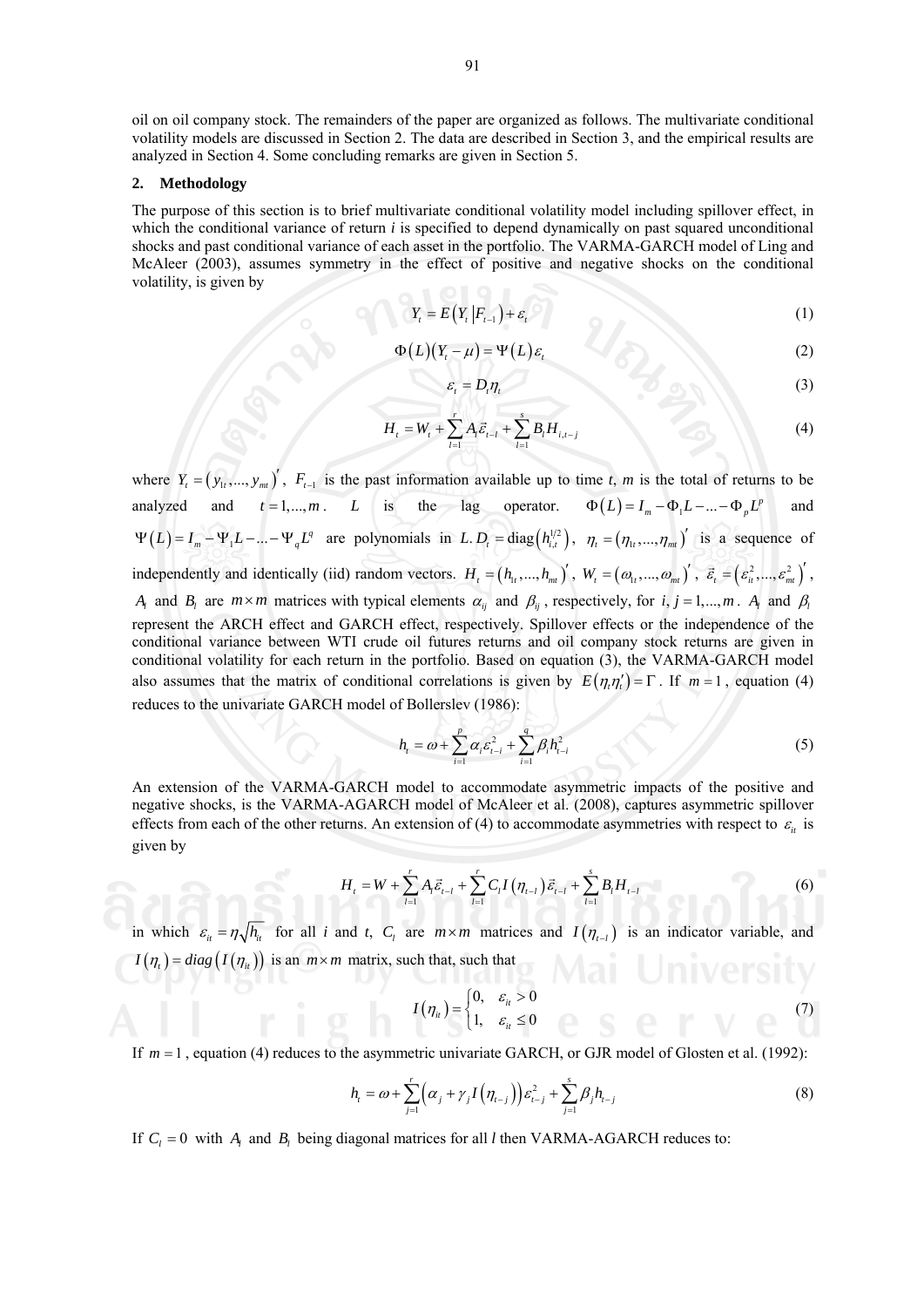$$
h_{it} = \omega_i + \sum_{l=1}^r \alpha_l \varepsilon_{i,t-l} + \sum_{l=1}^s \beta_l h_{i,t-l}
$$
\n(9)

which is the constant conditional correlation (CCC) model of Bollerslev (1990). As given in equation (7), the CCC model does not have asymmetric effects of positive and negative shocks on conditional volatility and volatility spillover effects across different financial assets, so it is intrinsically univariate in nature. From (2), the conditional correlation is  $\varepsilon_i \varepsilon_i = D_i \eta_i \eta_i D_i$ , the conditional covariance matrix is

$$
E\left(\varepsilon_{t}\varepsilon'_{t}|F_{t-1}\right) = \Omega_{t} = D_{t}\Gamma D_{t}.
$$
\n(10)

Therefore, the conditional correlation matrix is defined as  $\Gamma = D_t^{-1} \Omega_t D_t^{-1}$ . The parameters in model (1), (4), (6) and (9) can be obtained by maximum likelihood estimation (MLE) using a joint normal density: namely

$$
\hat{\theta} = \arg\min_{\theta} \frac{1}{2} \sum_{t=1}^{n} \left( \log |Q_t| + \varepsilon_t' Q_t^{-1} \varepsilon_t \right)
$$
(11)

where  $\theta$  denotes the vector of parameters to be estimated on the conditional log-likelihood function, and  $|Q_t|$  denotes the determinant of  $Q_t$ , the conditional covariance matrix. When  $\eta_t$  does not follow a joint multivariate normal distribution, the appropriate estimators are defined as the Quasi-MLE (QMLE).

### **3. Data**

In this paper we focus on volatility spillover modeling between crude oil futures return in WTI market and the 10 oil company stock returns. Six of them are called "supermajor", six largest non state-owned energy companies, which are composed of Exxon Mobil (XOM, US), Royal Dutch Shell (RDS, The Netherlands), Chevron Corporation (CVX, US), ConocoPhillips (COP, US), BP (BP, UK) and Total S.A. (TOT, French). The rest of them are Petrobras (PBRA:Brasil), Lukoil (LKOH, Russia), Surgutneftegas (SNGS, Russia), and Eni S.p.A. (ENI, Italy). All 3,202 price observations are starting from 14 November 1996 to 20 February 2009 and are obtained from the DataStream database services and expressed in local currencies with the only exception of WTI crude futures prices, which are denominated in USD per barrel.

The empirical results of the unit root tests for WTI crude oil futures return and 10 oil company stock price returns are available from the authors upon request. The Augmented Dickey-Fuller (ADF) and the Phillips-Perron (PP) test are used to explore the existence of unit roots in the individual series. Under the null hypothesis of a unit root, both tests provide large negative values for all cases presenting that all of the individual return series reject the null hypothesis at the 1% significant level, which means all returns series are stationary.

### **4. Empirical results**

Since the univariate ARMA-GARCH nested to VARMA-GARCH and ARMA-GJR nested to VARMA-AGARCH with conditional variance specified in (5) and (8), univariate ARMA-GARCH and ARMA-GJR models will be estimated. It also makes sense to extend univariate to multivariate if the properties of univariate models are satisfied. The coefficients in the conditional variance equation resulted from  $ARMA(1,1)-GARCH(1,1)$  are significant both in the short and long run. However, the coefficient in the conditional variance resulted from the  $ARMA(1,1)-GJR(1,1)$  are all significant, but with PBRA only in long run. In addition, at the univariate level, the most estimates of the asymmetric effect in which negative shocks are a greater impact on volatility than positive shocks are significant except for TOT, LKOH and SNGS. The detail of the univariate estimates of conditional volatilities and structural properties of both univarite models, namely second moment and log-moment, based on WTI crude futures returns and oil company stock returns are available from the authors upon request.

The estimates of constant conditional correlations between WTI crude oil futures returns and oil company stock returns and Bollerslev-Wooldridge (1992) robust *t*-ratios using CCC model based on estimating univariate GARCH(1,1) models are presented in Table 1. For the 10 oil company stock returns, there are 10 conditional correlation, with the highest estimated constant conditional correlation being 0.334 between the standardized shocks to the volatilities in the WTI crude oil futures and COP returns and the lowest being 0.065 between the standardized shocks to the volatilities in the WTI crude oil futures and SNGS returns. The calculated constant conditional correlations are very low. This can be interpreted as the behavior of those standardized shocks to the volatilities which are possibly determined by other variables.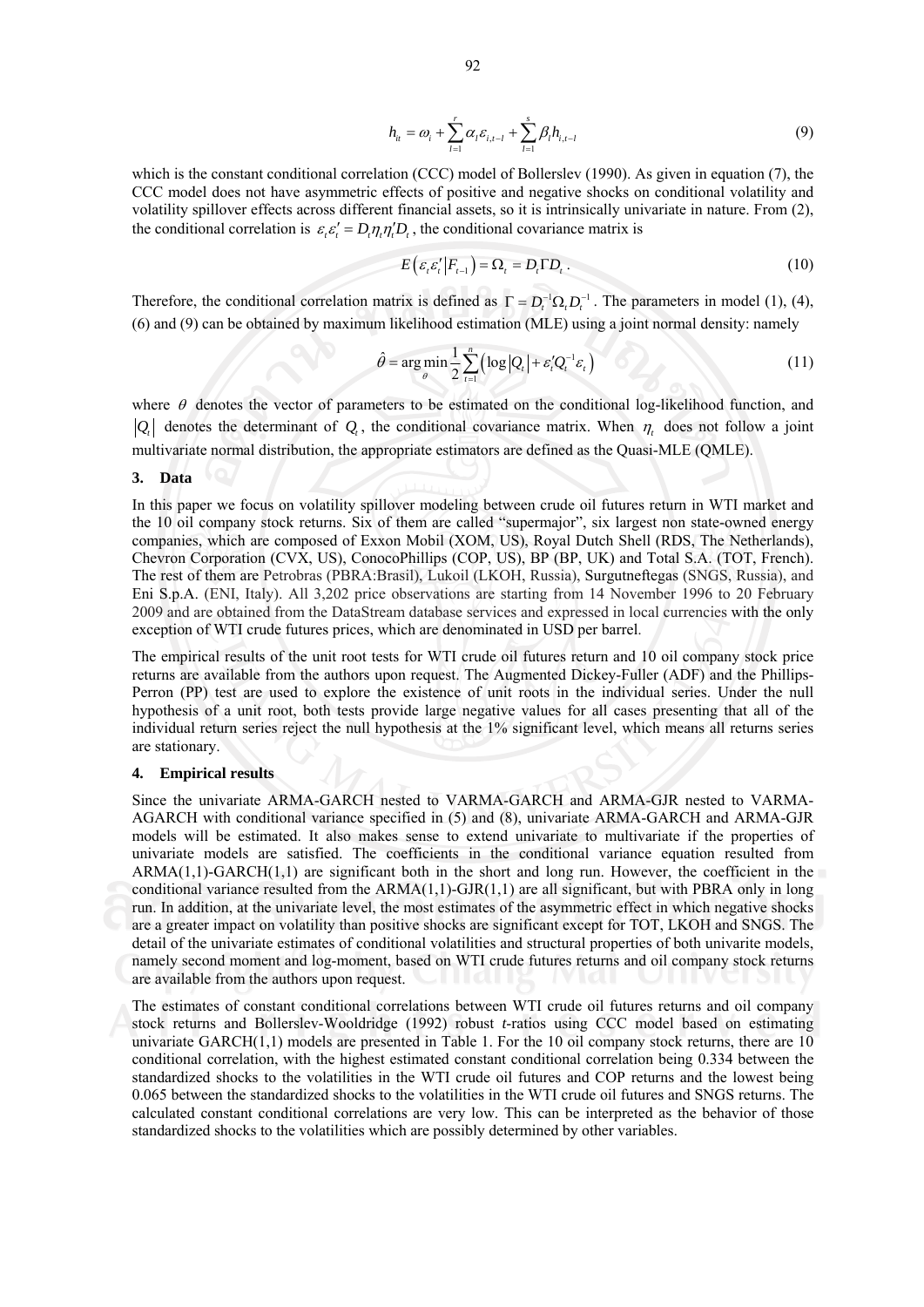|             | <b>BP</b>                                                                                                                                                                                                | <b>COP</b>         |                       | <b>CVX</b>        | <b>ENI</b>           | <b>LKOH</b> | <b>PBRA</b>                      |          | <b>RDS</b>                      | <b>SNGS</b>                                  | <b>TOTAL</b>        | <b>XOM</b>             |
|-------------|----------------------------------------------------------------------------------------------------------------------------------------------------------------------------------------------------------|--------------------|-----------------------|-------------------|----------------------|-------------|----------------------------------|----------|---------------------------------|----------------------------------------------|---------------------|------------------------|
| WTI         | 0.172                                                                                                                                                                                                    | 0.334              |                       | 0.314             | 0.115                | 0.102       | 0.164                            |          | 0.119                           | 0.065                                        | 0.149               | 0.255                  |
|             | (9.051)                                                                                                                                                                                                  | (19.693)           |                       | (18.651)          | (6.151)              | (5.684)     | (9.292)                          |          | (5.858)                         | (3.578)                                      | (7.683)             | (14.867)               |
|             | Notes: (1) The two entries for each parameter are their respective parameter estimates and Bollerslev and Wooldridge (1992) robust<br>$t$ -ratios. (2) Entries in bold are significant at the 95% level. |                    |                       |                   |                      |             |                                  |          |                                 |                                              |                     |                        |
|             | <b>Table 2 VARMA-GARCH</b>                                                                                                                                                                               |                    |                       |                   |                      |             |                                  |          |                                 |                                              |                     |                        |
|             | Panel 3a. VARMA-GARCH: WTI BP                                                                                                                                                                            |                    |                       |                   |                      |             |                                  |          | Panel 3f. VARMA-GARCH: WTI_PBRA |                                              |                     |                        |
|             | $\varpi$                                                                                                                                                                                                 | $\alpha_{\rm WTI}$ | $\alpha_{\rm BP}$     | $\beta_{\rm WTI}$ | $\beta_{\rm BP}$     |             | ۰                                | $\varpi$ | $\alpha_{\rm WTI}$              | $\alpha$ PBRA                                | $\beta_{\rm WTI}$   | $\beta_{\text{PBRA}}$  |
| WTI         | 0.046                                                                                                                                                                                                    | 0.070              | 0.001                 | 0.920             | $-0.003$             |             | WTI                              | 0.155    | 0.066                           | 0.001                                        | 0.909               | $-0.001$               |
| BP          | 0.136                                                                                                                                                                                                    | 0.032              | 0.058                 | $-0.017$          | 0.912                |             | <b>PBRA</b>                      | 0.228    | 0.005                           | 0.110                                        | $-0.009$            | 0.860                  |
|             | Panel 3b. VARMA-GARCH: WTI COP                                                                                                                                                                           |                    |                       |                   |                      |             |                                  |          | Panel 3g. VARMA-GARCH: WTI RDS  |                                              |                     |                        |
|             | $\varpi$                                                                                                                                                                                                 | $\alpha_{\rm WTI}$ | $\alpha$ COP          | $\beta_{\rm WTI}$ | $\beta_{\rm{COP}}$   |             |                                  | $\varpi$ | $\alpha_{\rm WTI}$              | $\alpha$ <sub>RDS</sub>                      | $\beta_{\rm WTI}$   | $\beta_{RDS}$          |
| WTI         | 0.046                                                                                                                                                                                                    | 0.061              | $-0.004$              | 0.928             | 0.003                |             | WTI                              | 0.132    | 0.058                           | 0.021                                        | 0.916               | $-0.012$               |
| <b>COP</b>  | 0.134                                                                                                                                                                                                    | 0.016              | 0.058                 | 0.004             | 0.908                |             | <b>RDS</b>                       | 0.087    | $-0.003$                        | 0.100                                        | 0.006               | 0.864                  |
|             | Panel 3c. VARMA-GARCH: WTI CVX                                                                                                                                                                           |                    |                       |                   |                      |             |                                  |          | Panel 3h. VARMA-GARCH: WTI SNGS |                                              |                     |                        |
|             | $\varpi$                                                                                                                                                                                                 | $\alpha_{\rm WTI}$ | $\alpha_{\text{CVX}}$ | $\beta_{\rm WTI}$ | $\beta_{\text{cvx}}$ |             |                                  | $\varpi$ | $\alpha_{\rm WTI}$              | $\alpha_{\text{SNGS}}$                       | $\beta_{\rm WTI}$   | $\beta_{\text{SNGS}}$  |
| WTI         | 0.053                                                                                                                                                                                                    | 0.069              | 0.002                 | 0.913             | $-0.003$             |             | WTI                              | 0.154    | 0.062                           | 0.003                                        | 0.907               | $-0.002$               |
| <b>CVX</b>  | 0.143                                                                                                                                                                                                    | 0.012              | 0.063                 | 0.003             | 0.907                |             | <b>SNGS</b>                      | 0.101    | $-0.024$                        | 0.079                                        | 0.040               | 0.911                  |
|             | Panel 3d. VARMA-GARCH: WTI ENI                                                                                                                                                                           |                    |                       |                   |                      |             | Panel 3i. VARMA-GARCH: WTI TOTAL |          |                                 |                                              |                     |                        |
|             | $\varpi$                                                                                                                                                                                                 | $\alpha_{\rm WTI}$ | $\alpha_{\text{ENI}}$ | $\beta_{\rm WTI}$ | $\beta_{\text{ENI}}$ |             |                                  | $\varpi$ | $\alpha_{\rm WTI}$              | $\alpha_{\text{TOTAL}}$ $\beta_{\text{WTI}}$ |                     | $\beta_{\text{TOTAL}}$ |
| WTI         | 0.024                                                                                                                                                                                                    | 0.076              | $-0.004$              | 0.916             | 0.005                |             | WTI                              | 0.108    | 0.052                           |                                              | $0.020 \quad 0.924$ | $-0.008$               |
| <b>ENI</b>  | 0.141                                                                                                                                                                                                    | 0.034              | 0.055                 | $-0.007$          | 0.908                |             | <b>TOTAL</b>                     | 0.039    | 1.82E-05                        |                                              | $0.071 - 0.004$     | 0.927                  |
|             | Panel 3e. VARMA-GARCH: WTI LKOH                                                                                                                                                                          |                    |                       |                   |                      |             |                                  |          | Panel 3j. VARMA-GARCH: WTI XOM  |                                              |                     |                        |
|             | $\varpi$                                                                                                                                                                                                 | $\alpha_{\rm WII}$ | $\alpha$ LKOH         | $\beta_{\rm WTI}$ | $\beta_{\rm LKOH}$   |             |                                  | $\varpi$ | $\alpha_{\rm WTI}$              | $\alpha_{\text{XOM}}$                        | $\beta_{\rm {WTI}}$ | $\beta_{\text{XOM}}$   |
| WTI         | 0.252                                                                                                                                                                                                    | 0.147              | 0.005                 | 0.830             | 0.007                |             | WTI                              | 0.155    | 0.064                           | 0.014                                        | 0.908               | $-0.008$               |
| <b>LKOH</b> | 0.176                                                                                                                                                                                                    | 0.008              | 0.062                 | $-0.007$          | 0.906                |             | <b>XOM</b>                       | 0.048    | $-0.001$                        | 0.071                                        | 0.001               | 0.909                  |

**Table 1 Conditional correlation from CCC model between WTI crude oil futures return and oil company stock returns** 

*Notes*: (1) The two entries for each parameter are their respective parameter estimates and Bollerslev and Wooldridge (1992) robust *t*ratios. (2) Entries in bold are significant at the 95% level

Corresponding multivariate estimates for the VARMA(1,1)-GARCH(1,1) and VARMA(1,1)-AGARCH(1,1) models using BHHH (Berndt, Hall, Hall and Hausman) algorithm and Bollerslev-Wooldridge (1992) robust *t*-ratio are reported in Table 2 and 3 respectively. The estimates of conditional mean for VARMA-GARCH are available upon request. In Panel 2a-2j, the ARCH and GARCH effects for WTI futures return and oil company stock returns are statistically significant in the conditional volatilities for the WTI futures return and oil company stock returns. Interestingly, there is also clear from table 2 that no evidence of volatility spillovers is observed both one direction and two directions (interdependence). It means that the pair of WTI futures returns and oil company stock returns are affected only by its own returns short run  $(\alpha)$  and long run  $(\beta)$  shocks.

The results of the VARMA-AGARCH in Panel 3a-3j mirror those in Panel 2a-2j. Like the previous Panel, the estimates of conditional mean for VARMA-AGARCH are available upon request. Surprisingly, in Panel 3a-3j, the coefficients of volatility spillovers are all statistically insignificant. Therefore, each pair of returns in portfolio are only affected by their own previous short run (ARCH effect) and long run (GARCH effect) shocks, but with WTI of pair of WTI\_ENI, PBRA of pair of WTI\_PBRA and SNGS of pair of WTI\_SNGS only in long run. The estimates of the conditional variance also show that asymmetric effects are evident in all cases, suggesting that VARMA-GARCH is superior to VARMA-AGARCH.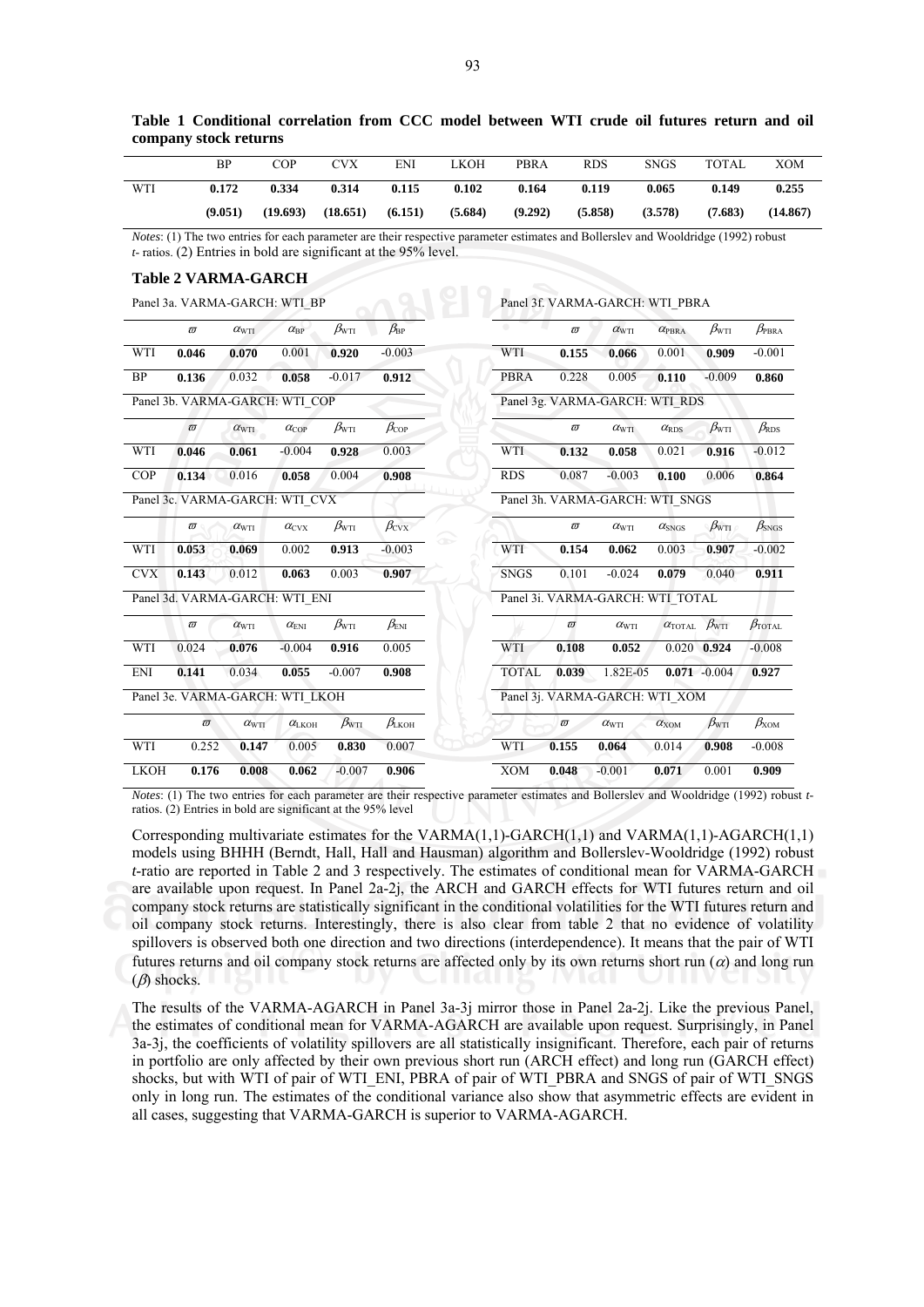# **Table 3 VARMA-AGARCH**

Panel 4a. VARMA-AGARCH: WTI\_BP

|             | $\varpi$                        | $\alpha_{\rm WTI}$    | $\alpha_{\rm BP}$     | γ                                | $\beta_{\rm WTI}$ | $\beta_{\rm BP}$     |              | $\varpi$ | $\alpha_{\rm WTI}$                | $\alpha_{\rm PBRA}$     | $\gamma$ | $\beta_{\rm WTI}$ | $\beta_{\rm PBRA}$     |
|-------------|---------------------------------|-----------------------|-----------------------|----------------------------------|-------------------|----------------------|--------------|----------|-----------------------------------|-------------------------|----------|-------------------|------------------------|
| WTI         | 0.137                           | 0.036                 | 0.031                 | 0.037                            | 0.915             | $-0.017$             | WTI          | 0.161    | 0.043                             | 0.001                   | 0.039    | 0.911             | $-0.001$               |
| <b>BP</b>   | 0.049                           | 0.001                 | 0.044                 | 0.047                            | $-0.003$          | 0.921                | <b>PBRA</b>  | 0.266    | 0.004                             | 0.022                   | 0.155    | $-0.003$          | 0.857                  |
|             | Panel 4b. VARMA-AGARCH: WTI_COP |                       |                       |                                  |                   |                      |              |          | Panel 4g. VARMA-AGARCH: WTI RDS   |                         |          |                   |                        |
|             | $\varpi$                        | $\alpha_{\rm WTI}$    | $\alpha_{\rm COP}$    | γ                                | $\beta_{\rm WTI}$ | $\beta_{\rm COP}$    |              | $\varpi$ | $\alpha_{\rm WTI}$                | $\alpha_{RDS}$          | $\gamma$ | $\beta_{\rm WTI}$ | $\beta_{\rm RDS}$      |
| WTI         | 0.135                           | 0.038                 | 0.016                 | 0.032                            | 0.912             | 0.002                | WTI          | 0.148    | 0.039                             | 0.020                   | 0.036    | 0.913             | $-0.011$               |
| <b>COP</b>  | 0.060                           | $-0.004$              | 0.033                 | 0.048                            | 0.002             | 0.927                | <b>RDS</b>   | 0.036    | $-0.005$                          | 0.056                   | 0.060    | 0.005             | 0.903                  |
|             | Panel 4c. VARMA-AGARCH: WTI CVX |                       |                       |                                  |                   |                      |              |          | Panel 4h. VARMA-AGARCH: WTI SNGS  |                         |          |                   |                        |
|             | $\varpi$                        | $\alpha_{\text{WTI}}$ | $\alpha_{\text{CVX}}$ | $\gamma$                         | $\beta_{\rm WTI}$ | $\beta_{\text{CVX}}$ |              | $\varpi$ | $\alpha_{\rm WTI}$                | $\alpha_{\rm SNGS}$     | $\gamma$ | $\beta_{\rm WTI}$ | $\beta_{\rm SNGS}$     |
| WTI         | 0.144                           | 0.039                 | 0.014                 | 0.037                            | 0.912             | $-0.002$             | WTI          | 0.175    | 0.045                             | 0.003                   | 0.035    | 0.903             | $-0.002$               |
| <b>CVX</b>  | 0.057                           | 0.001                 | 0.034                 | 0.060                            | $-0.002$          | 0.914                | <b>SNGS</b>  | 5.326    | $-0.115$                          | 0.059                   | 0.156    | 0.295             | 0.751                  |
|             | Panel 4d. VARMA-AGARCH: WTI_ENI |                       |                       |                                  |                   |                      |              |          | Panel 4i. VARMA-AGARCH: WTI_TOTAL |                         |          |                   |                        |
|             | $\varpi$                        | $\alpha_{\rm WTI}$    | $\alpha_{\rm ENI}$    | $\gamma$                         | $\beta_{\rm WTI}$ | $\beta_{\text{ENI}}$ |              | $\varpi$ | $\alpha_{\rm WTI}$                | $\alpha_{\text{TOTAL}}$ | $\gamma$ | $\beta_{\rm WTI}$ | $\beta_{\text{TOTAL}}$ |
| WTI         | 0.116                           | 0.029                 | 0.033                 | 0.033                            | 0.923             | $-0.012$             | WTI          | 0.114    | 0.033                             | 0.019                   | 0.033    | 0.925             | $-0.008$               |
| <b>ENI</b>  | 0.024                           | $-0.005$              | 0.051                 | 0.051                            | 0.008             | 0.910                | <b>TOTAL</b> | 0.037    | $-0.001$                          | 0.061                   | 0.014    | $-0.003$          | 0.930                  |
|             |                                 |                       |                       | Panel 4e. VARMA-AGARCH: WTI_LKOH |                   |                      |              |          | Panel 4j. VARMA-AGARCH: WTI_XOM   |                         |          |                   |                        |
|             | $\varpi$                        | $\alpha_{\rm WTI}$    | $\alpha$ LKOH         | $\gamma$                         | $\beta_{\rm WTI}$ | $\beta_{\rm LKOH}$   |              | $\varpi$ | $\alpha_{\rm WTI}$                | $\alpha_{\text{XOM}}$   | $\gamma$ | $\beta_{\rm WTI}$ | $\beta_{\text{XOM}}$   |
| WTI         | 0.174                           | 0.040                 | 0.008                 | 0.035                            | 0.912             | $-0.007$             | WTI          | 0.158    | 0.040                             | 0.014                   | 0.039    | 0.911             | $-0.011$               |
| <b>LKOH</b> | 0.252                           | 0.003                 | 0.100                 | 0.090                            | 0.012             | 0.828                | <b>XOM</b>   | 0.057    | $-0.001$                          | 0.037                   | 0.063    | 0.003             | 0.905                  |

*Notes*: (1) The two entries for each parameter are their respective parameter estimates and Bollerslev and Wooldridge (1992) robust *t*ratios. (2) Entries in bold are significant at the 95% level

### **5. Conclusion**

The empirical analysis in this paper examined the volatility spillovers between crude oil futures returns and oil company stock returns by using recently multivariate GARCH model, namely the CCC, VARMA-GARCH and VARMA-AGARCH model. This paper investigates the WTI crude oil futures returns and stock returns of ten oil companies, composing of the group of "supermajor" oil companies, namely Exxon Mobil, Royal Dutch Shell, Chevron Corporation, ConocoPhillips, BP and Total S.A., and other large oil and gas companies of the world, namely Petrobras, Lukoil, Surgutneftegas, and Eni S.p.A. The empirical results present that the conditional correlation between WTI crude oil futures returns and oil company stock returns of CCC model are very low. Surprisingly, the VARMA-GARCH and VARMA-AGARCH results show that there were no spillover effects between pair of returns series. The evidence of asymmetric effects of negative and positive shocks on conditional variance suggests that VARMA-AGARCH is superior to VARMA-GARCH models.

### **ACKNOWLEDGMENTS**

The authors wish to thank Felix Chan and Abdul Hakim for providing the computer programs. For financial support, the first author acknowledges the Energy Conservation Promotion Fund, Ministry of Energy, Faculty of Economics, Maejo University and Faculty of Economics, Chiang Mai University, the second author wishes to thank the Australian Research Council, and the third author is most grateful to the National Science Council, Taiwan.

## **REFERENCES**

- Ågren, M. (2006), Does oil price uncertainty transmit to stock markets? Department of Economics, Uppsala University, Working Paper 2006:23.
- Basher, S. and Sadorsky, P. (2006), Oil price risk and emerging stock markets. *Global Finance Journal*, 17, 224-251.

Bollerslev, T. (1986), "Generalized autoregressive conditional heteroscedasticity". *Journal of Econometrices*, 31, 307-327.

Panel 4f. VARMA-AGARCH: WTI\_PBRA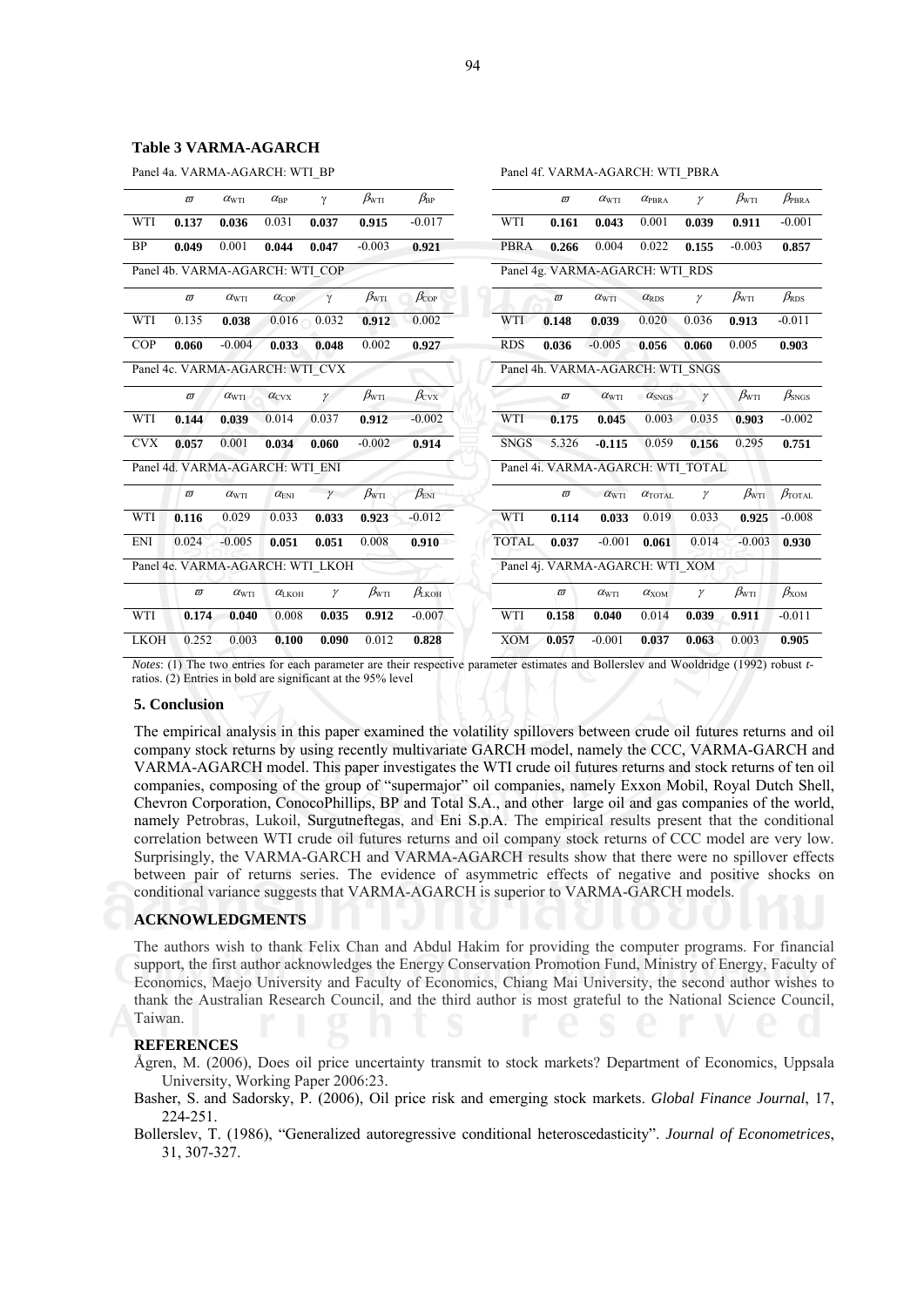- Bollerslev, T. (1990), Modelling the coherence in short-run nominal exchange rate: A multivariate generalized ARCH approach. *Review of Economics and Statistics*, 72, 498-505.
- Bollerslev, T. and Wooldridge, J. (1992), Quasi-maximum likelihood estimation and inference in dynamic models with time-varying covariance. *Econometric Reviews,*11, 143-173
- Boyer, M. and Filion, D. (2004), Common and fundamental factors in stock returns of Canadian oil and gas companies. *Energy Economics*, 29, 428-453.
- Cologni, A. and Manera, M. (2008), Oil prices, inflation and interest rates in a structural cointegrated VAR model for the G-7 countries. *Energy Economics*, 38, 856–888.
- Cunado, J. and Perez de Garcia, F. (2005), Oil prices, economic activity and inflation: evidence for some Asian countries. *The Quarterly Review of Economics and Finance*, 45 (1), 65–83.
- de Veiga, B. and McAleer, M. (2004), Testing multivariate volatility and spillover effects in financial markets. in C. Pahl-Wostl (ed.), Proceedings of the International Environmental Modelling and Software Society Conference, Osnabruck, Germany, June 2004.
- El-Sharif, I. et al. (2005), Evidence on the nature and extent of the relationship between oil prices and equity values in the UK. *Energy Economics*, 27, 819-830.
- Faff, R. and Brailsford, T. (1999), Oil price risk and the Australian stock market. *Journal of Energy Finance and Development*, 4, 69-87.
- Glosten, L., Jagannathan, R. and Runkle, D. (1992), "On the Relation between the Expected Value and Volatiltiy and of the Nominal Excess Returns on Stocks". *Journal of Finance*, 46, 1779-1801.
- Hamilton, J.D. and Herrera, A.M. (2004), Oil shocks and aggregate macroeconomic behavior: the role of monetary policy. *Journal of Money, Credit and Banking*, 36 (2), 265–286.
- Hammoudeh, S. and Aleisa, E. (2002), Relationship between spot/futures price of crude oil and equity indices for oil-producing economies and oil-related industries. *Arab Economic Journal*, 11, 37-62.
- Hammoudeh, S. and Aleisa, E. (2004). Dynamic relationships among GCC stock markets and WTI oil futures. *Contemporary Economics Policy*, 22, 250-269.
- Henriques, I. and Sadorsky, P. (2008), Oil prices and the stock prices of alternative energy companies. *Energy Economics*, 30, 998–1010.
- Hooker, M.A. (2002), Are oil shocks inflationary? Asymmetric and nonlinear specifications versus changes in regime. *Journal of Money, Credit and Banking*, 34, 540–561.
- Jimenez-Rodriguez, R. and Sanchez, M. (2005), Oil price shocks and real GDP growth: Empirical evidence for some OECD countries. *Applied Economics*, 37 (2), 201–228.
- Jones, C. and Kaul, G. (1996), Oil and the stock markets. *The Journal of Finance*, 51, 463-491.
- Kilian, L. (2008), A comparison of the effects of exogenous oil supply shocks on output and inflation in the G7 countries. *Journal of the European Economic Association*, 6 (1), 78–121.
- Lee, B. R., Lee, K. and Ratti, R. A. (2001), Monetary policy, oil price shocks, and the Japanese economy. *Japan and the World Economy*, 13, 321–349.
- Ling, S. and McAleer, M. (2003), Asymptotic theory for a vector ARMA-GARCH model. *Econometric Theory*, 19, 278-308.
- Maghyereh, A. (2004), Oil price shocks and emerging stock markets: A generalized VAR approach. *International Journal of Applied Econometrics and Quantitative Studies*, 1,2, 27-40.
- McAleer, M. (2005), Automated inference and learning in modeling financial volatility. *Econometric Theory*, 21, 232-261.
- McAleer, M., Chan, F., Hoti, S. and Lieberman, O. (2008), Generalized autoregressive conditional correlation. *Econometric Theory*, 24, 1554-1583.
- McAleer, M., Hoti, S. and Chan, F. (2009). Structure and asymptotic theory for multivariate asymmetric conditional volatility. *Econometric Reviews*, 28, 422-440.
- Milunovich, G. and Thorp, S. (2006), Valuing volatility spillover. *Global Finance Journal*, 17, 1-22.
- Mork, K. (1994). Business cycles and the oil market (special issue). *Energy Journal*. 15, 15-38.
- Nandha, M and Faff, R. (2008), Does oil move equity prices? A global view. *Energy Economics*, 30, 986–997. Park, J. and Ratti, R. (2008), Oil price shocks and stock markets in the U.S. and 13 European countries. *Energy*
- *Economics*, 30, 2587–2608.
- Sadorsky, P. (1999), Oil price shocks and stock market activity. *Energy Economics*, 21, 449-469.
- Sadorsky, P. (2001), Risk factors in stock returns of Canadian oil and gas companies. *Energy Economics*, 23, 17-28.
- Sadorsky, P. (2004), Stock markets and energy prices. *Encyclopedia of Energy*, Vol. 5 New York Elsevier, 707−717.
- Sadorsky, P. (2008), Assessing the impact of oil prices on firms of different sizes: Its tough being in the middle. *Energy Policy*, 36, 3854–3861.